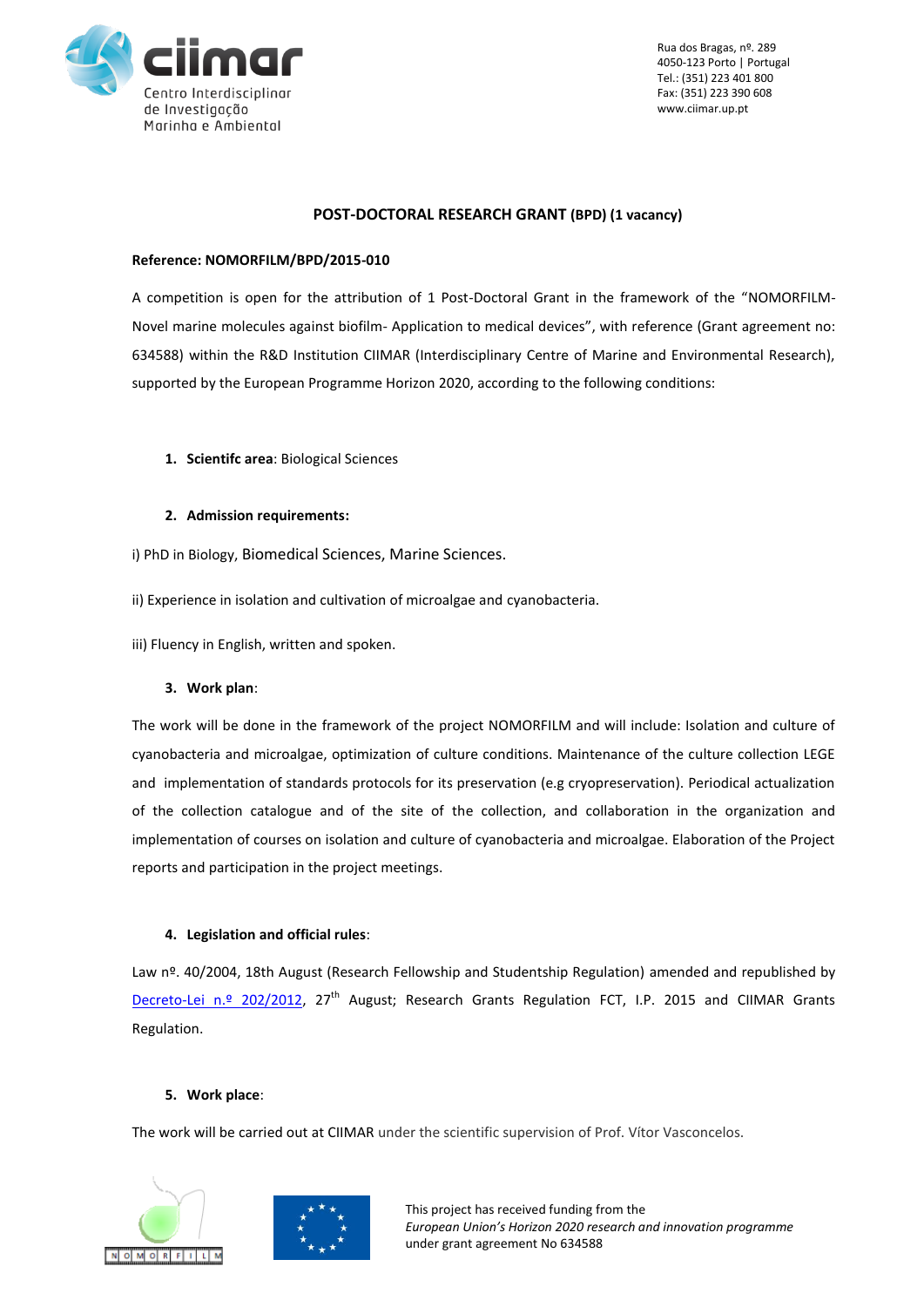

Rua dos Bragas, nº. 289 4050-123 Porto | Portugal Tel.: (351) 223 401 800 Fax: (351) 223 390 608 www.ciimar.up.pt

## **6. Duration of the grant:**

Duration of six (6) months, starting 1st July 2015, under the regime of exclusive dedication, eventually renewable according to legal terms, up to the legal maximum.

# **7. Monthly maintenance stipend**:

The monthly maintenance allowance is €1495 (one thousand four hundred and ninety-five Euros), in agreement with the monthly maintenance stipend table of the grants directly attributed by FCT, I.P. within the country (http://www.fct.pt/apoios/bolsas/docs/RegulamentoBolsasFCT2015.pdf).

## **8. Selection methods**:

The ranking of candidates will be performed by a global evaluation based on:

- Evaluation of the Curriculum Vitae -50%;
- Interview 50% (only the five top candidates will be interviewed).

The Evaluation of the Curriculum Vitae will be performed according to the following criteria:

- i. Experience in isolation and culture of cyanobacteria and microalgae- 30 %
- ii. Experience in molecular biology 30%
- iii. Experience in maintenance and preservation of culture collections- 20%
- iv. Published papers 20%

# **9. Composition of the jury selection**:

President of the jury: Prof. Dr Rosário Martins

Vogal: Doutor Pedro Leão

Vogal: Prof. Dr Olga Lage

# **10. Form of Advertising/notification of results**:

The final results of the evaluation will be published through a list sorting the candidates according to their attributed mark, on the CIIMAR website and by e-mail; in case of disagreement, the candidates have a 10 working day term in which to contest the decision, if he/she so wishes, as provided for in the Código do